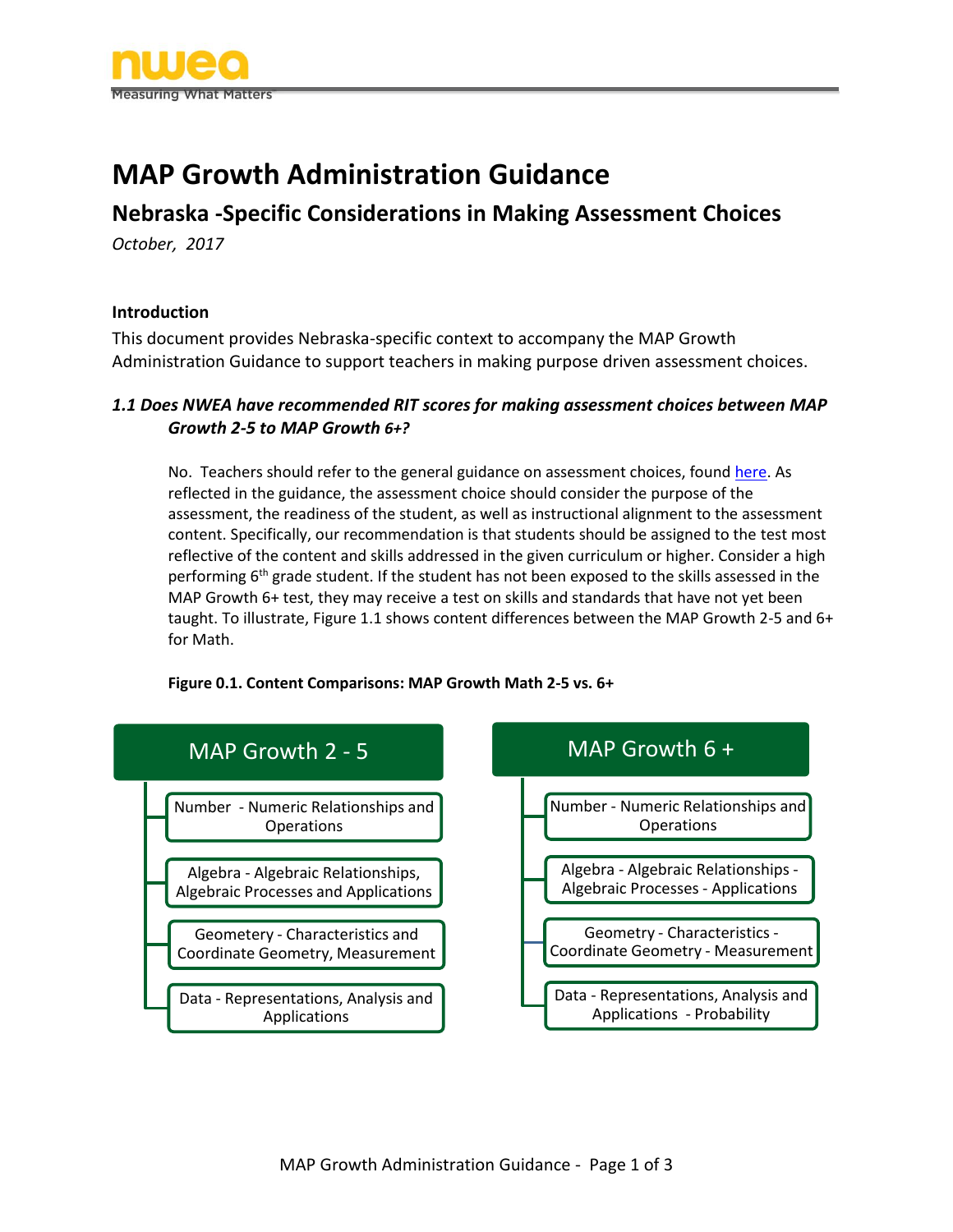

# *1.2 I switched tests from MAP Growth 2-5 to MAP Growth 6+ assessment in mathematics for some of my students. Why did some of my students experience a drop?*

Because of the need to make strong growth comparisons Fall to Spring, we recommend students take the same test within year; that is, students should not switch tests midyear. *This is a change from our prior recommendations.* 

Further, and as described in Figure 1.1, the content of the assessments, particularly in Math, may not be reflective of what the student has had been taught. Some high performing students may experience a modest and temporary drop in their score when making the transition between the two assessments. As the student gain exposure to and have success with the more complex skills in Math, their scores should start to grow.

### *1.3 My school introduces Algebra (for example, only) in the 6th grade. Should I move my students to MAP Growth 6+ before 6th grade?*

There are some school systems that accelerate mathematics content for higher-performing students, and for those students it may be appropriate to consider introducing MAP Growth 6+ in grade 5. In general, younger students being considered for the MAP Growth 6+ should be receiving curriculum that is aligned to 6th grade standards or above. (Please refer to Figure 1.1) So that students do not have to switch tests mid-year, we further recommend that, in this case, the grade 5 students take the 6+ test at the beginning of the school year to maximize the information around growth.

# *1.4 I switched tests for some of my top readers, from K-2 to 2-5 in the middle of the year and their scores dropped – why?*

As with the MAP Growth 2-5 and 6+ assessments, considerations of content and instructional alignment are important when making assessment choices for MAP Growth K-2 and 2-5. As an example, figure 1.2 provides an overview of the content and features of the K-2 and 2 – 5 assessments for Reading. Notice that a portion of the content on MAP Growth K–2 measures foundational reading skills (e.g., print concepts, phonological awareness), and that MAP Growth K-2 includes audio support where 2-5 does not. In addition, because of the need to make strong growth comparisons Fall to Spring, we recommend students take the same test within year; that is, students should not switch tests mid-year. *This is a change from our prior recommendations.*